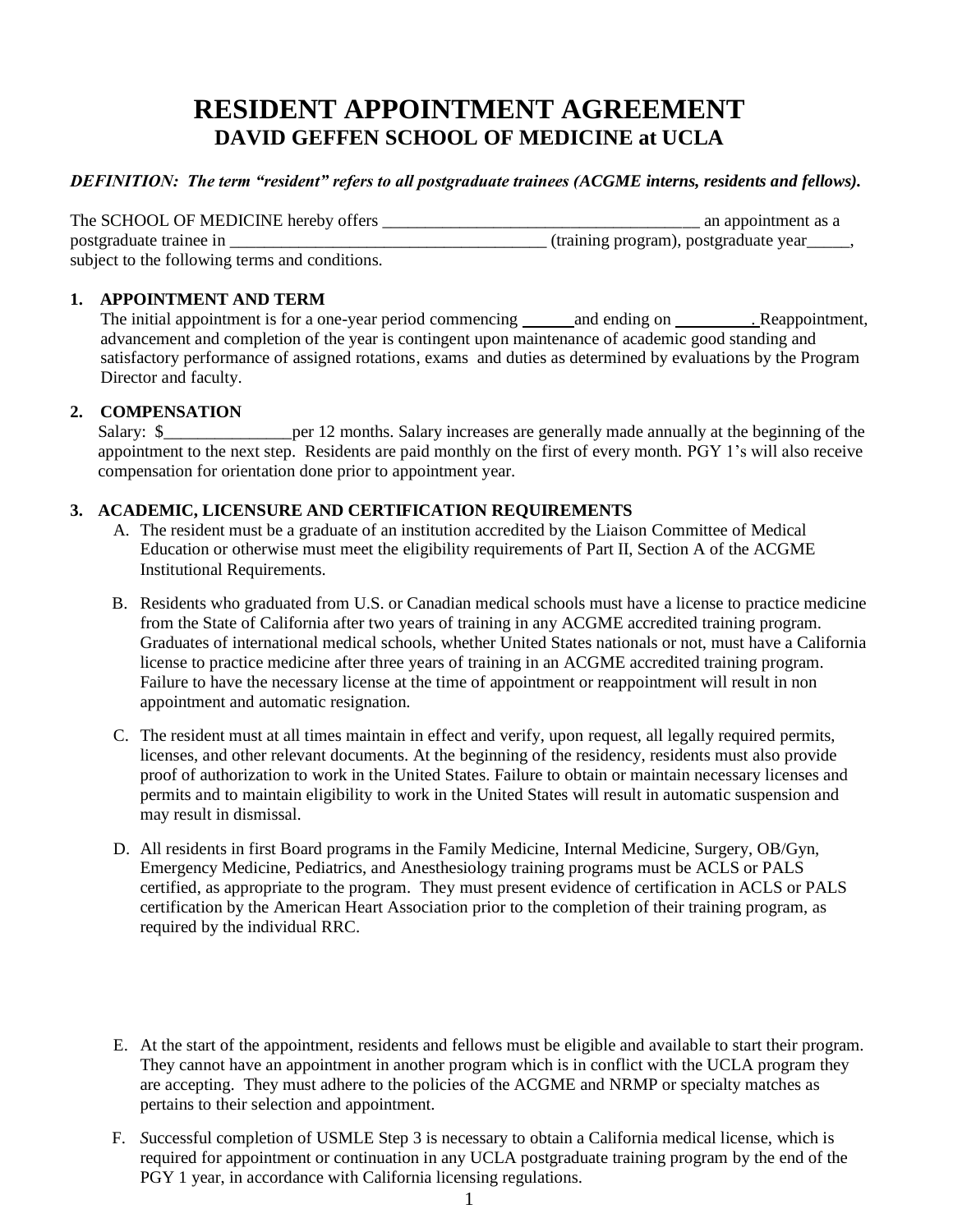# USMLE STEP 1 & 2

- 1.Incoming PGY 1 residents are required to take and pass USMLE Step 1 and 2 (CS and CK) before the beginning of their training at UCLA. They must provide their program director with copies of their USMLE scores to document their successful completion of these examinations.
- 2.For residents starting at the PGY 2 level from an outside institution, the program director should confirm passage of USMLE Steps 1 and 2 one year in advance of the start of their training year at UCLA.

#### USMLE STEP 3

- 1. All PGY 1 residents must take the USMLE Step 3 examination during their first year of postgraduate training (no later than June 30). Residents are required to notify their program director of the results of the USMLE Step 3 exam upon receiving their results (pass/fail).
- 2. Residents accepted into training programs at UCLA after completing their first year of training at another institution (at the PGY 2 level), they must have successfully completed USMLE Step 3 prior to beginning training at UCLA. Residents are required to provide their program director with a copy of their USMLE Step 3 scores to document this.
- 3. Residents who fail Step 3 must re-take the exam within 90 days.
- 4. Residents who have not passed Step 3 by January 1 of their second postgraduate year (PGY 2) will receive notification that they will not be reappointed as a PGY 3.

#### **4. UCLA Medical Center will provide or monitor as appropriate the following:**

- A. **House Staff Sleep Quarters and Resident Lounge:** House staff sleep quarters are provided. Sleep quarters may be used for overnight calls, strategic napping and napping prior to driving home when there are concerns about fatigue. A lounge with telephones, computers and TV is located near the house staff sleep quarters. Food service is available 24 hours/day in the resident lounge.
- B**. Meals:** Meals will be provided as defined by Medical Center Policy 6001, Residents' Meal Access Card Program, in compliance with ACGME requirements. The Meal policy can be found on the GME website: [www.mednet.ucla.edu.](http://www.mednet.ucla.edu/)
- C. **Uniforms:** At least one long white coat will be issued to each resident. A one-for-one exchange program is provided. Ownership will remain with the Medical Center.
- D. **Duty Hours**: Program requirements relating to duty hours and on call schedules are based on educational rationale and patient care needs including continuity of care. Assigned duty hours will comply with ACGME, specific RRC and University of California guidelines. (See Exhibit I.) Each program establishes and publishes its on call and duty hours based on educational goals and clinical responsibilities. Back up support will be provided when patient care responsibilities are especially difficult or prolonged, or if unexpected circumstances create resident fatigue sufficient to jeopardize patient care.

#### E. **Communications**:

Pagers will be supplied for the year of appointment. The Medical Center will provide email. Residents are provided access to the Internet in all areas of the Medical Center and Clinics and from home, at no cost, through UCLA Bruin On Line.

#### F. **Libraries**

All residents have full access to the Biomedical and California Digital Library at no cost. Computer facilities are available, including word processing, spreadsheets, databases and presentation software. Medical databases and reference searching is provided both by the Biomedical Library and Medical Center Computing Services, 24 hours daily. Additionally, programs maintain on site libraries and have computer access.

G. **OSHA and CDC Recommendations**: Compliance is required with OSHA and CDC recommendations which assume that every direct contact with a patient's blood and other body substances is infectious and requires the use of protective equipment to prevent parenteral, mucous, membrane and non-intact skin exposures to the health care provider. Protective equipment including gloves, masks, face shields and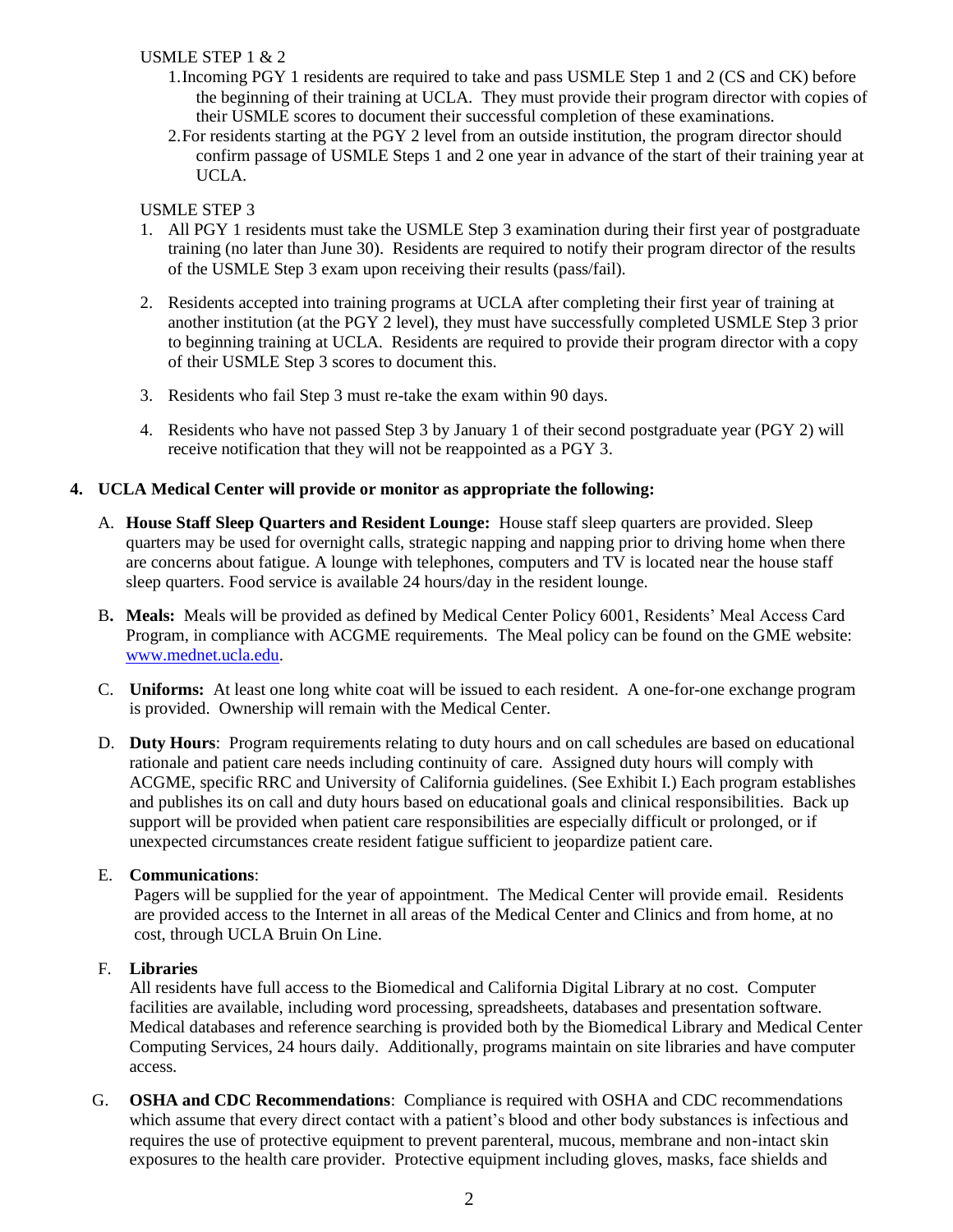cover gowns are provided by UCLA Medical Center. Prior to the beginning of training, all residents must have received the Hepatitis B vaccination series or sign an OSHA approved declination form. Annual Tb screening is required. MMR and varicela vaccines are highly recommended.

#### **5. RESIDENT RESPONSIBILITES**

The goals of the residency program are to provide residents with experience in the art and science of medicine in order to achieve excellence in the diagnosis, care, and treatment or patients. To achieve these goals, the resident agrees to do the following:

- A. Develop and participate in a personal program of self-study and professional growth with guidance from the School's teaching staff.
- B. Participate in the care as appropriate to their level of training and abilities under the supervision and direction of their attending physicians.
- C. Participate fully in the educational activities of the residency program and assume responsibility for participation in the teaching of more junior physicians and medical students. In this regard, be knowledgeable of the goals and objectives of the program, rotation and/or clerkship.
- D. Develop an understanding of ethical, socioeconomic and medical/legal issues that affect the practice of medicine.
- E. Consider cost containment measures in the provision of patient care.
- F. Comply with all University, School and Medical Center rules, regulations, practices, procedures and policies, professional standards and codes of ethics. These include but are not limited to, the University Patent Agreement policy, Sexual Harassment policy, HIPAA, Policy on Substance Abuse, criminal background checks and health screenings.
- G. Adhere to the call schedule and schedule of assignment in a prompt and timely fashion.
- H. Attend and participate in the standing committees of the GMEC and Medical Staff, especially those that relate to patient care educational activities, as assigned by the program director or elected by your peers.
- I. Keep charts, records and reports signed and up to date as per Medical Staff policy. All notes and orders should be appropriately authenticated (printed name and pager number).
- J. Adhere to ACGME, RRC, Program, and Board requirements, including meeting duty hour policy and appropriately addressing rest and fatigue issues. The GME website [\(http://www.mednet.ucla.edu](http://www.mednet.ucla.edu/) – click on "Certification & Licensure") contains links to the ACGME, ABMS, California Medical Board, USMLE, and the Dept. of Justice (DEA). Agree to and sign the attached Exhibit on Duty Hours.
- K. Participate in the evaluation of the training program and its faculty using the mechanisms provided by your training program in a timely manner.
- L. Comply with Program, School and ACGME policies regarding moonlighting. Obtain permission of the program director prior to any moonlighting activities (if applicable)*.* The UCLA Policy on Moonlighting can be found at [www.mednet.ucla.edu/](http://www.mednet.ucla.edu/) - click on "Resident Policies."
- M. The special nature of residency programs requires ongoing communication between the residents, the training programs, administrators and others at UCLA Medical Center, and affiliated institutions. The general policy of the School of Medicine requires residents be available by email and check Mednet email at frequent intervals (not less than every three days) unless on approved leave. The UCLA Policy on email can be found at [www.mednet.ucla.edu/](http://www.mednet.ucla.edu/) - click on "Resident Policies."
- N. Identify in themselves and others physician impairment from fatigue, drugs, depression, or other causes, and seek help for themselves or others so identified.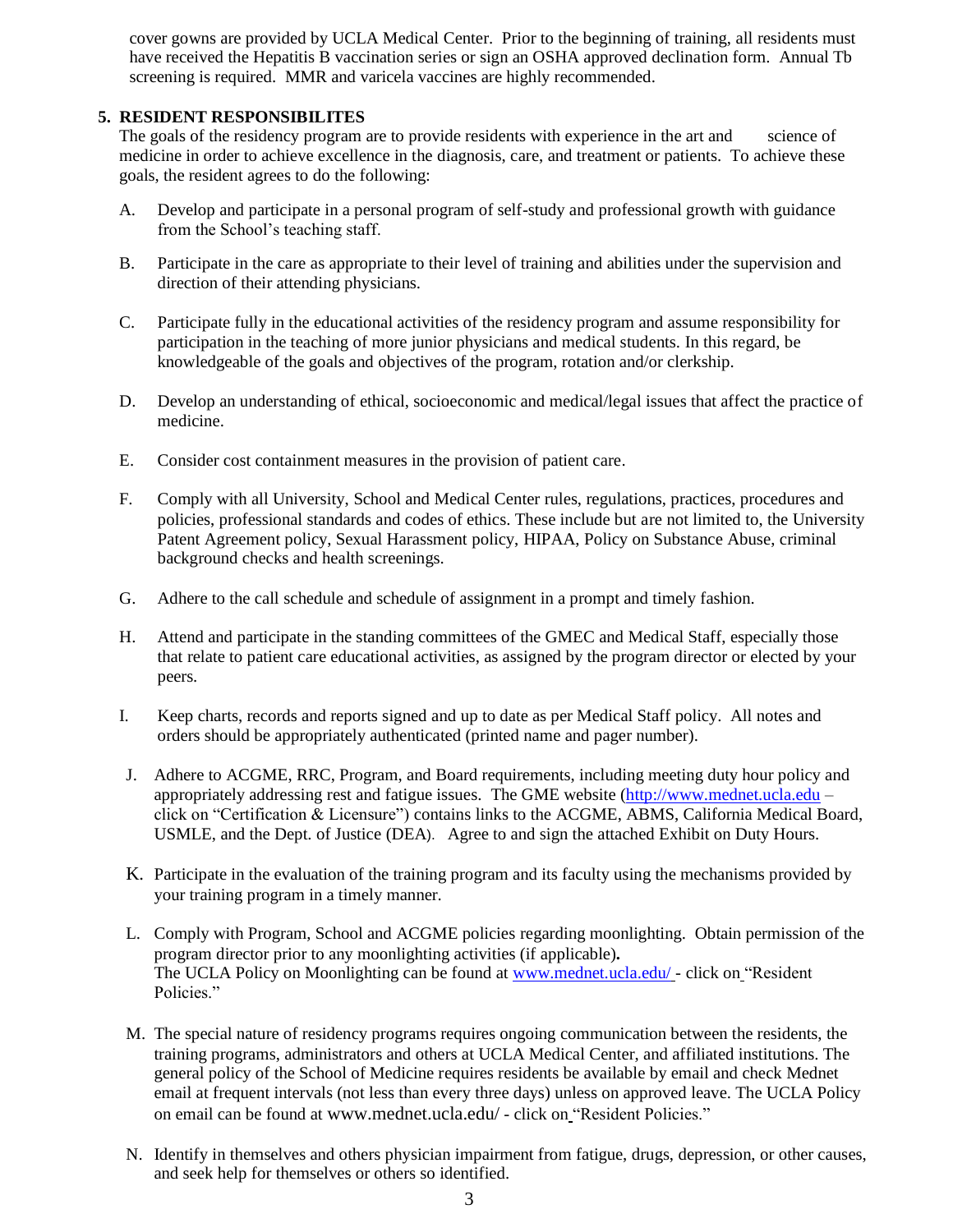- O. Comply with specific/special requirements of affiliated institutions to which trainee may rotate as part of his/her training. These may include, but are not limited to, criminal background checks, substance abuse testing, health screenings, and providing additional paperwork/information.
- P. Must notify program and GME office of conviction for any misdemeanor or felony.

# **6. BENEFITS/LEAVE**

- A. **Leave**: Residents are entitled to four (4) calendar weeks of paid vacation time per year, which shall be scheduled by mutual agreement with the chief resident, department chairperson, or residency program director. All other leaves, including medical, sick, maternity/paternity, or family leave may be taken according to written policy as noted on the GME website. [\(www.mednet.ucla.edu/](http://www.mednet.ucla.edu/) - click on "Resident Policies.") Time spent on leave other than vacation may be required to be made up per program and American Board requirements.
- B. **Liability Insurance**: The Medical Center shall include residents under the University's selfinsurance program with limits of up to \$5 million per occurrence for the liability of the resident while acting in the performance of his/her duties or in the course and scope of his/her assignment. Claims made after termination of training will be covered if based on acts or omissions of the resident within the course and scope of her/her assignments during training. Liability coverage will be provided for the resident on rotations outside UCLA Healthcare System provided such rotation or activity has been approved or mandated by the program.
- C. **Health Insurance**: The residents and eligible members of his/her immediate family are provided with health, dental, life, and vision care insurance. Mental health services are part of the health insurance plan. In addition, residents are provided life and disability insurance. UCLA offers a Mental Health Program for Physicians in Training. Impaired physician services and evaluations are offered confidentially through the UCLA Medical Staff Health Committee. Information on these plans can be found on the GME website [www.mednet.ucla.edu/](http://www.mednet.ucla.edu/) - click on "Salaries & Benefits"). There is no charge to the resident for these insurance premiums.
- D. **Parking**: The University provides parking access and sets monthly parking fees. If parking is purchased, pre-tax deductions may be made from the monthly paychecks.

# **7. PROFESSIONAL ACTIVITIES BEYOND THE SCOPE OF THE RESIDENCY**

Residents are discouraged from engaging in compensated medical professional activities beyond the scope of this Agreement since the resident's primary responsibility is to their education. University liability insurance or other indemnity does not cover a resident who participates in unapproved clinical activities outside of the UCLA Training Program (moonlighting). Each residency program has a policy on moonlighting. All residents must comply with the institutional and program policies on moonlighting.

# **8. EVALUATION, COUNSELING AND ADVANCEMENT**

- A. A written evaluation of each resident shall be made by the attending physician(s) on each resident's rotation(s). An annual written composite of all evaluations shall be made and a copy of the composite must be provided to the individual resident. The resident shall be given the opportunity to discuss his/her performance with the program director or designee at least semi-annually. The resident shall be notified within a reasonable time if an evaluation for a given rotation indicates unsatisfactory performance. Both annual and rotational evaluations shall be included in the resident's records.
- B. Residents' personnel files will be maintained consistent with applicable federal and state law. Residents may review their composite evaluations and other administrative materials upon request and in accordance with applicable University and federal policies. Evaluations of individual performance are part of the training evaluation and per Medical Staff policy, are maintained as confidential.
- C. Program appointment, advancement and completion are not assured or guaranteed to the resident, but are contingent upon the resident's satisfactory demonstration of progressive advancement in scholarship and continued professional growth. Unsatisfactory resident evaluation can result in required remedial activities, temporary suspension from duties, or termination of appointment and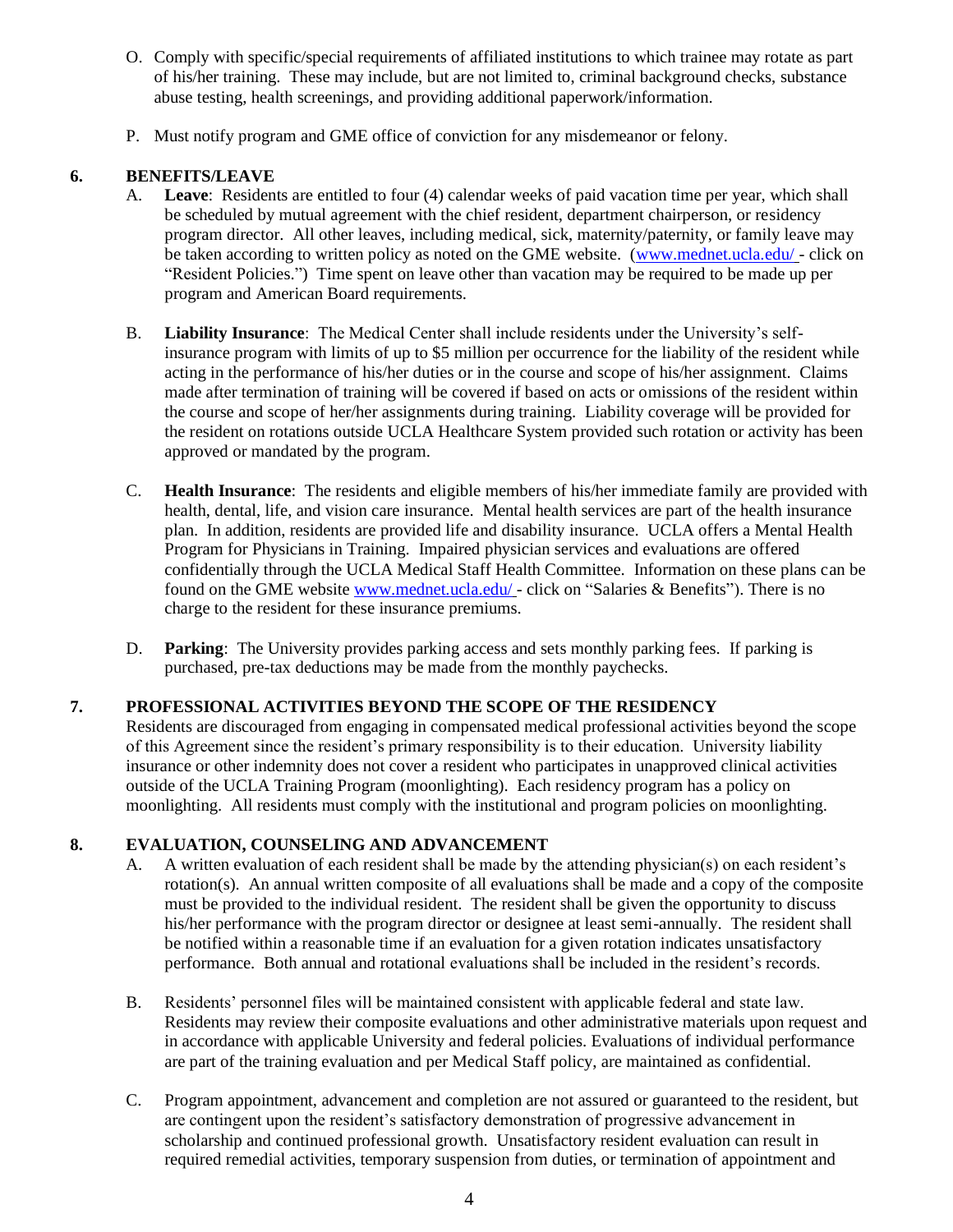residency education. These actions and any periods of absence may result in the extension of the training program.

#### **9. DUE PROCESS**

Residents have the right to appeal adverse actions through the Due Process policies, as found on the GME website at [www.mednet.ucla.edu/](http://www.mednet.ucla.edu/) - click on "Resident Policies". Residents initiate this process through contact with their program's Clinical Competency Committee.

The Ombuds Office is available for consultation to all residents. A local Ombudsperson is located in the School of Medicine. Details can be found on the GME website. Go to Current Resident/Fellows Resources, and click on Help Lines.

# **10. COMMITTEE PARTICIPATION**

The following committees address resident issues:

- o The Graduate Medical Education Committee (GMEC) is the institutional oversight committee which reviews all accredited training programs at UCLA. The GMEC addresses specific issues related to the academic training programs, and is a School of Medicine Committee. Committee members perform internal reviews of all residency programs as mandated by the Accreditation Council for Graduate Medical Education. All training programs must be approved by the GMEC. The Committee also works closely with individual programs to assist them with their RRC accreditation site visits. This Committee meets monthly and is composed of Residency Program Directors, administration, faculty and residents. Residents who are interested in serving on this Committee may contact Sharina Kumar, Graduate Medical Education Office, for details.
- o Medical Staff Committees

Residents are appointed to serve and participate on a variety of Medical Staff Committees which involve resident training. Residents interested in serving on any of these committees should contact Sharina Kumar, GME Office.

#### **11. NONDISCRIMINATION**

The University of California does not discriminate on the basis of race, color, national origin, religion, sex, physical or mental disability, medical condition, ancestry, marital status, age, sexual orientation, citizenship or status as a covered veteran. This policy applies to all employment practices, including recruitment, selection, promotion, transfer, merit increase, salary, training and development, demotion, separation. This policy is intended to be consistent with the provisions of applicable State and Federal laws and University policies.

#### **12. UNLAWFUL HARASSMENT**

The School and Medical Center are committed to creating and maintaining a community in which students, faculty and administrative and academic staff can work together in an atmosphere free of all forms of harassment, exploitation or intimidation, on any basis prohibited by law including harassment based on sex. The University is strongly opposed to sexual harassment and other unlawful harassment, and such behavior is prohibited both by law and University policy. The University's policy on sexual harassment may be found on the GME website: [www.mednet.ucla.edu/](http://www.mednet.ucla.edu/) - click on "Resident Policies". The David Geffen UCLA School of Medicine Statement on Supporting an Abuse-Free Academic Community may also be found on this website. Appointments for consultations can be made by contacting the Chair of the Gender and Power Abuse Committee. The Statement on Supporting an Abuse-Free Academic Community can be found on the GME Website under Resident Policies.

# **13. ACCOMODATION FOR DISABILITY**

The University of California will make reasonable accommodations for physical or mental limitations of an otherwise qualified individual with a disability. The Reasonable Accommodation Policy can be found on the University of California Human Resources and Benefits website at [http://atyourservice.ucop.edu/employees/policies\\_employee\\_labor](http://atyourservice.ucop.edu/employees/policies_employee_labor)

#### **14. ACCREDITATION STATUS**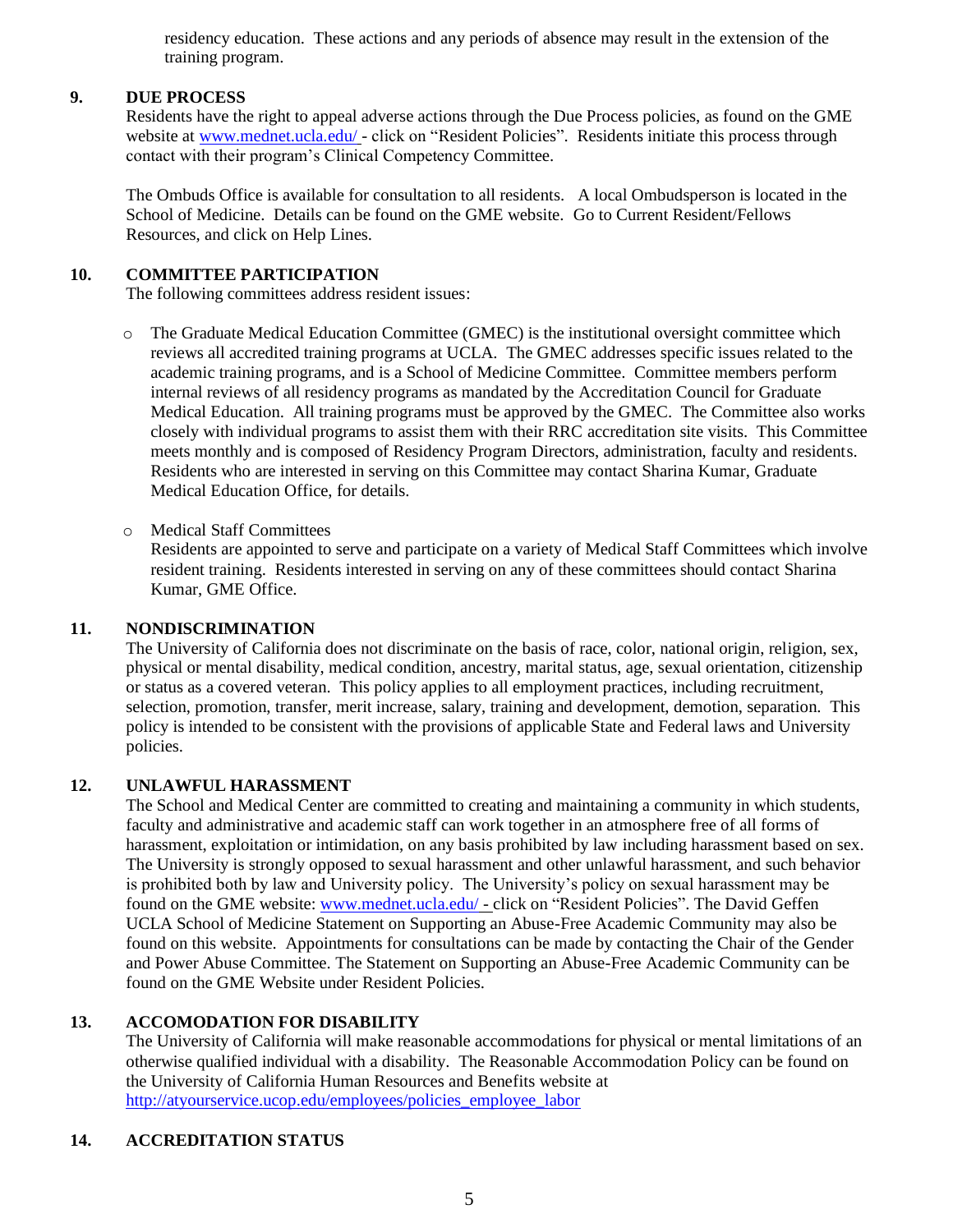David Geffen School of Medicine at UCLA will inform residents of adverse accreditation actions taken by the ACGME in a reasonable period of time after the action is taken. Should UCLA begin the process of closing a residency training program for accreditation reasons or for other reasons, the residents will be kept in the institution for the remainder of the academic year and UCLA will do everything within its power to assist the residents in finding a program for completion of the specialty, in order to be eligible for board requirements.

## **15. MISSION STATEMENT**

The mission of the Graduate Medical Education Program is to maintain a scholarly environment which is committed to excellence in education, medical care and biomedical research to support the graduate medical education programs of the UCLA School of Medicine.

# **I HAVE READ AND AGREE TO THE ABOVE AND HAVE RECEIVED A COPY.**

**\_\_\_\_\_\_\_\_\_\_\_\_\_\_\_\_\_\_\_\_\_\_\_\_\_\_\_\_\_\_\_\_ \_\_\_\_\_\_\_ \_\_\_\_\_\_\_\_\_\_\_\_\_\_\_\_\_\_\_\_\_\_\_\_\_\_\_\_\_ \_\_\_\_\_\_\_\_**

Resident Date Date Training Program Director Date

Reviewed by GMEC 12/18/06 Reviewed by GMEC 2/22/10 Reviewed by GMEC 3/28/11 Reviewed by GMEC 02/27/12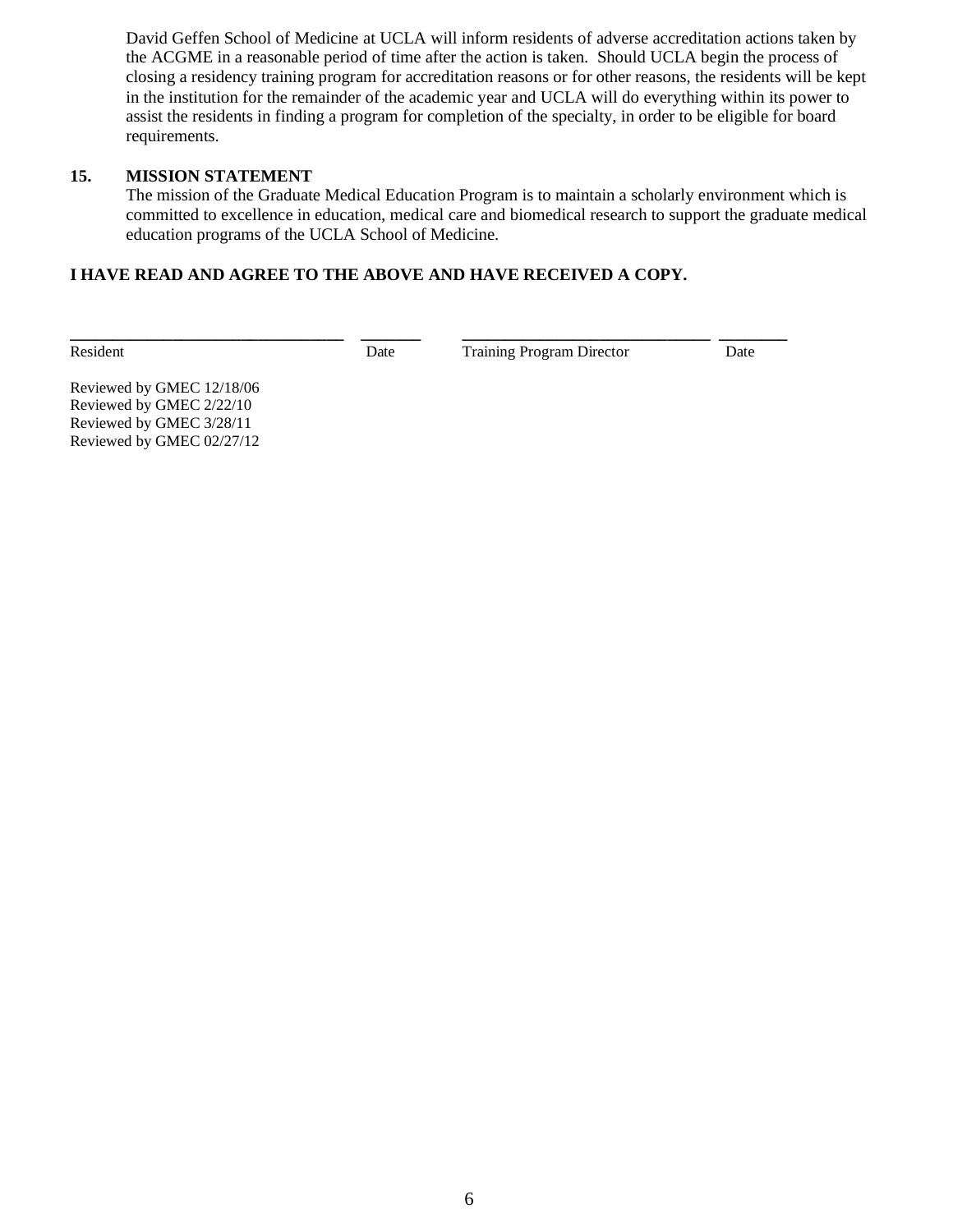#### **Exhibit I - ACGME Work Hours and On Call Policy DAVID GEFFEN SCHOOL OF MEDICINE AT UCLA POLICY ON DUTY HOURS**

#### **DUTY HOURS**

- A. Duty hours are defined as all clinical and academic activities related to the residency program, i.e., patient care (both inpatient and outpatient), administrative duties related to patient care, the provision for transfer of patient care, time spent inhouse during call activities, and scheduled academic activities such as conferences. *Duty hours include all hours spent in moonlighting activities.* Duty hours do not include reading and preparation time spent away from the duty site.
- B. Duty hours must be limited to 80 hours per week, averaged over a four-week period, inclusive of all in-house call activities.
- C. Residents must be provided with 1 day in 7 free from all educational and clinical responsibilities, averaged over a 4-week period, inclusive of call. One day is defined as one continuous 24-hour period free from all clinical, educational, and administrative activities.
- D. Adequate time for rest and personal activities must be provided. This should consist of at least an 8 hour time period provided between all daily duty periods and after in-house call.
- E. In addition to specific duty hours, residents and faculty need to be cognizant and concerned about fatigue. Any fatigue concerns should be addressed with the supervising attending. Strategic naps are encouraged. Nap rooms are provided in the House Staff Sleep Quarters during normal day hours and prior to driving home.
- F. It is everyone's responsibility to abide and work within the duty hour policy. Programs must develop realistic schedules and mechanisms for off time coverage and transfer of patient responsibilities to others. Faculty must remain vigilant of the trainees under their supervision and frequently monitor the residents' activities. Residents must stay within the duty hours and notify chief/senior residents, faculty, and / or the program director if they are having difficulties in meeting daily or weekly duty hour requirements. A Program Director may make a one-time exception for patient safety or educational requirement as per ACGME rules and regulations. Residents should notify their program director and/or the Sr. Associate Dean for Graduate Medical Education if their assigned hours are not in compliance with UCLA or ACGME duty hour policy.
- G. The GMEC requires that all program directors monitor and assess compliance for their program and residents. The GME Office and the ACGME require completion of a yearly questionnaire on duty hours to resident each spring, which is one part of assessing compliance. Additionally, the UCLA GMEC requires an annual Program Director certification of compliance with duty hours.
- H. Concerns of duty hour violations should be reported to the Senior Associate Dean for GME or the institutional Compliance Hotline at 800-296-7188.
- I. Continuous on-site duty, (admitting, inpatient call, etc.), must not exceed 24 consecutive hours. Residents may remain on duty for up to 4 additional hours to participate in didactic activities, transfer care of patients, conduct outpatient clinics, and maintain continuity of medical and surgical care as defined in Specialty and Subspecialty Program Requirements. Therefore, the total day may be up to 28 hours. However, PGY1's have a limitation of 16 hours with no additional hours.
- J. David Geffen School of Medicine and each ACGME training programs abides by the ACGME duty hour rule (http://www.acgme.org).

#### **ON CALL ACTIVITIES**

 The objective of on-call activities is to provide residents with continuity of patient care experiences throughout a 24-hour period. In-house call is defined as those duty hours beyond the normal work day when residents are required to be immediately available in the assigned institution. This applies to residents at the PGY 2 level and above.

- A. In-house call must occur no more frequently than every third night, averaged over a four-week period.
- B. Continuous on-site duty, (admitting, inpatient call, etc.), must not exceed 24 consecutive hours. Residents may remain on duty for up to 4 additional hours to participate in didactic activities, transfer care of patients, conduct outpatient clinics, and maintain continuity of medical and surgical care as defined in Specialty and Subspecialty Program Requirements. Therefore, the total day may be up to 28 hours.
- C. No new patients, as defined in Specialty and Subspecialty Program Requirements, may be accepted after 24 hours of continuous in house duty.
- D. At-home call (pager call) is defined as call taken from outside the assigned institution.

**\_\_\_\_\_\_\_\_\_\_\_\_\_\_\_\_\_\_\_\_\_\_\_\_\_\_\_\_\_\_\_\_ \_\_\_\_\_\_\_\_\_**

- 1. The frequency of at-home call is not subject to the every third night limitation. However, at-home call must not be so frequent as to preclude rest and reasonable personal time for each resident. Residents taking at-home call must be provided with 1 day in 7 completely free from all educational and clinical responsibilities, averaged over a 4-week period.
- 2. When residents are called into the hospital from home, the hours residents spend in-house are counted toward the 80-hour limit, averaged over 4 weeks.
- 3. The program director and the faculty must monitor the demands of at-home call in their programs and make scheduling adjustments as necessary to mitigate excessive service demands and/or fatigue.

#### **I HAVE READ AND AGREE TO THE ABOVE AND EXHIBIT I and II, AND HAVE RECEIVED A COPY.**